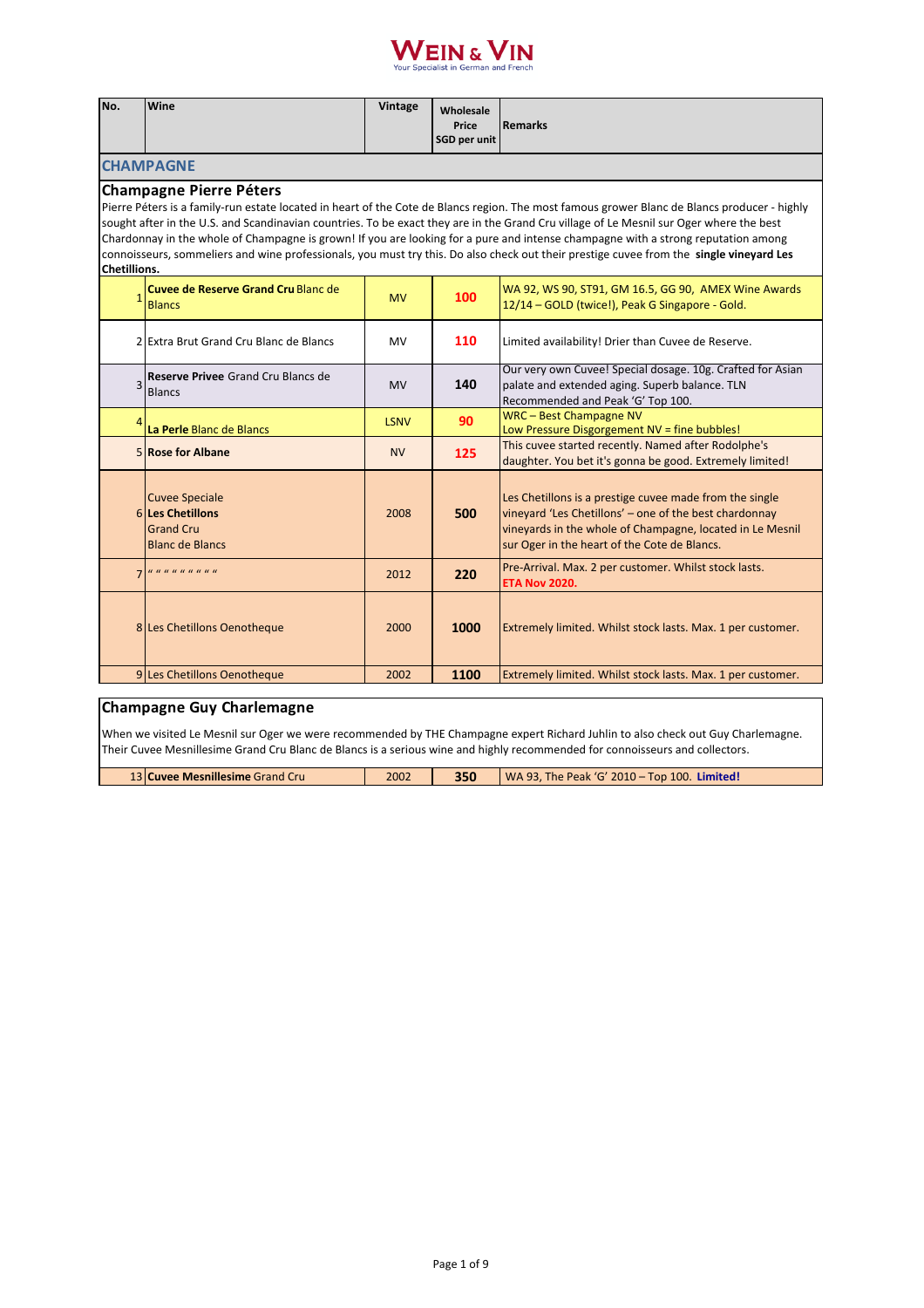

| No.                                                                                                                                                                                                                                                                                                                                                                                                                                                                                                                                                                                                                                                                                                                                                                                                                                                   | Wine                                                      | Vintage | Wholesale<br>Price<br>SGD per unit | <b>Remarks</b>                                                                                                                                                                                                                                                                                                                                                        |  |  |
|-------------------------------------------------------------------------------------------------------------------------------------------------------------------------------------------------------------------------------------------------------------------------------------------------------------------------------------------------------------------------------------------------------------------------------------------------------------------------------------------------------------------------------------------------------------------------------------------------------------------------------------------------------------------------------------------------------------------------------------------------------------------------------------------------------------------------------------------------------|-----------------------------------------------------------|---------|------------------------------------|-----------------------------------------------------------------------------------------------------------------------------------------------------------------------------------------------------------------------------------------------------------------------------------------------------------------------------------------------------------------------|--|--|
| <b>ALSACE</b>                                                                                                                                                                                                                                                                                                                                                                                                                                                                                                                                                                                                                                                                                                                                                                                                                                         |                                                           |         |                                    |                                                                                                                                                                                                                                                                                                                                                                       |  |  |
| Zind-Humbrecht<br>Widely acknowledged as the best producer from Alsace, Domaine Zind-Humbrecht has a strong following among connoisseurs. Helmed by<br>France's first Master of Wine - Olivier Humbrecht, Z-H is the champion of Biodynamic viticulture. Olivier is also the President of Biodyvin,<br>France's exclusive biodynamic association. Since taking over from his father, Olivier has certainly brought this estate to greater heights. 40<br>hectares, 4 Grand Crus including the Rangen Clos St. Urbain, a monopol. Please don't miss out their Clos Windsbuhl, our favourite vineyard!<br>You can expect highly individual wines, superb intensity and complex wines from Z-H. (For the notes below, Indice 1 is driest while Indice 5<br>is the sweetest (from about 50g/l RS but the indice is based on taste rather than RS figure.) |                                                           |         |                                    |                                                                                                                                                                                                                                                                                                                                                                       |  |  |
|                                                                                                                                                                                                                                                                                                                                                                                                                                                                                                                                                                                                                                                                                                                                                                                                                                                       | 1 Gewurztraminer (Lot 170)                                | 2018    | 45                                 | Indice 1. Medium dry. An elegant Gewurztraminer with all<br>its classic rose and lychee notes. Its typical peppery bite is<br>also well measured . 2011 vintage won Business Times Top<br>30 Wines 2014. Best Seller!                                                                                                                                                 |  |  |
|                                                                                                                                                                                                                                                                                                                                                                                                                                                                                                                                                                                                                                                                                                                                                                                                                                                       | 2 Gewurztraminer Roche Calcaire                           | 2014    | sold out                           | Indice 3. Gewurz grown on limestone soil. To be exact, it's<br>from a plot of young vines from Grand Cru Hengst and<br>another plot near Goldert Grand Cru. Ripeness and elegance.<br>This wine stayed alive after being opened for a few days<br>without preservation. Very limited. Drink now till 2027. SOLD<br>OUT!                                               |  |  |
|                                                                                                                                                                                                                                                                                                                                                                                                                                                                                                                                                                                                                                                                                                                                                                                                                                                       | 3 Gewurztraminer Clos Windsbuhl                           | 2013    | sold out                           | A small but excellent vintage for gewurztraminer! So fresh<br>and pure. Thankfully we managed to reorder this! So buy<br>before it's gone!                                                                                                                                                                                                                            |  |  |
| 4                                                                                                                                                                                                                                                                                                                                                                                                                                                                                                                                                                                                                                                                                                                                                                                                                                                     |                                                           | 2012    | sold out                           | This is a lovely wine. Indice 5 - sweet but not the type of<br>dessert sweet that you are thinking of. This is fresh yet firing<br>on all cylinders! Very good acidity for a Gewurz. You can tell<br>that it's from a limestone vineyard - the elegance! Drink now<br>till 2025! Limited.                                                                             |  |  |
| 5                                                                                                                                                                                                                                                                                                                                                                                                                                                                                                                                                                                                                                                                                                                                                                                                                                                     | 0.0.0                                                     | 2011    | 97                                 | Superbly balanced acidity in this ripe vintage. No wonder Clos<br>Windsbuhl is our favourite vineyard!                                                                                                                                                                                                                                                                |  |  |
| 6                                                                                                                                                                                                                                                                                                                                                                                                                                                                                                                                                                                                                                                                                                                                                                                                                                                     | $\boldsymbol{u}$ $\boldsymbol{u}$ $\boldsymbol{u}$        | 2010    | 105                                | We tasted the whole range of Zind Humbrecht's 2010 vintage<br>at the Domaine. This was the Gewurz we enjoyed the most!<br>Aromatic tropical fruits, stone fruits on the nose. Good<br>concentration of fruits and structure. Impressive harmony<br>and long finish. Will reward you even more with extended<br>cellaring. Indice 5. Drink 2015 till 2030. WV Limited. |  |  |
|                                                                                                                                                                                                                                                                                                                                                                                                                                                                                                                                                                                                                                                                                                                                                                                                                                                       | $7$ $u$ $u$ $u$                                           | 2009    | 125                                | WA 91. Indice 5 (1 driest - 5 sweetest). Drink now till 2025.<br>Very Limited.                                                                                                                                                                                                                                                                                        |  |  |
|                                                                                                                                                                                                                                                                                                                                                                                                                                                                                                                                                                                                                                                                                                                                                                                                                                                       | $8$ $\frac{u}{u}$ $\frac{u}{u}$                           | 2007    | 165                                | Beyond comparison, a sweet Gewurztraminer par excellence.<br>A powerfully aromatic wine from an ancient cool late<br>ripening vineyard. Will age effortlessly. Indice $5(1 \text{ direct} - 5)$<br>sweetest). Drink now till 2030. Limited.                                                                                                                           |  |  |
|                                                                                                                                                                                                                                                                                                                                                                                                                                                                                                                                                                                                                                                                                                                                                                                                                                                       | 9 Gewurztraminer Clos Windsbuhl VT                        | 2005    | 168                                | Extremely Limited! Max. 2 bottles per customer. From Z-H's<br>library.                                                                                                                                                                                                                                                                                                |  |  |
| 10                                                                                                                                                                                                                                                                                                                                                                                                                                                                                                                                                                                                                                                                                                                                                                                                                                                    | Gewurztraminer Rangen Clos St. Urbain<br><b>Grand Cru</b> | 2012    | 135                                | Indice 4. If you decide to buy this and wish to drink it early,<br>please decant it. This is a big and structure wine which needs<br>time to develop (like most Rangen in our opinion). Drink 2018<br>til 2040. Very limited.                                                                                                                                         |  |  |
|                                                                                                                                                                                                                                                                                                                                                                                                                                                                                                                                                                                                                                                                                                                                                                                                                                                       | 11 Pinot Gris Calcaire                                    | 2017    | 65                                 | Indice 2. Medium dry. This is a good starting to point for you<br>to know why we love limestone soil (calcaire).                                                                                                                                                                                                                                                      |  |  |
|                                                                                                                                                                                                                                                                                                                                                                                                                                                                                                                                                                                                                                                                                                                                                                                                                                                       | 12 Pinot Gris Clos Windsbuhl                              | 2016    | 85                                 | A small but excellent vintage for PG. Limited.                                                                                                                                                                                                                                                                                                                        |  |  |
| 13                                                                                                                                                                                                                                                                                                                                                                                                                                                                                                                                                                                                                                                                                                                                                                                                                                                    | .                                                         | 2012    | 92                                 | Indice 4. Restrained on the nose but with aeration (hours),<br>you get the typical Clos Windsbulhl expression. Elegance.<br>Fine 'power'! Drink now til 2030. Limited.                                                                                                                                                                                                |  |  |
| 14                                                                                                                                                                                                                                                                                                                                                                                                                                                                                                                                                                                                                                                                                                                                                                                                                                                    | 0.0.0.0.0                                                 | 2010    | 105                                | Did you know that 2010 was one of the smallest crops in<br>Alsace? The old vines of PG in Clos Windsbuhl were planted<br>in the 50s and 60s. At 15g/l of RS, this is a medium dry or<br>some say medium sweet PG. Ripe fruity nose with hint of<br>botrytis. Intense minerality on the palate with hidden 'power'<br>within. Will age beautifully!                    |  |  |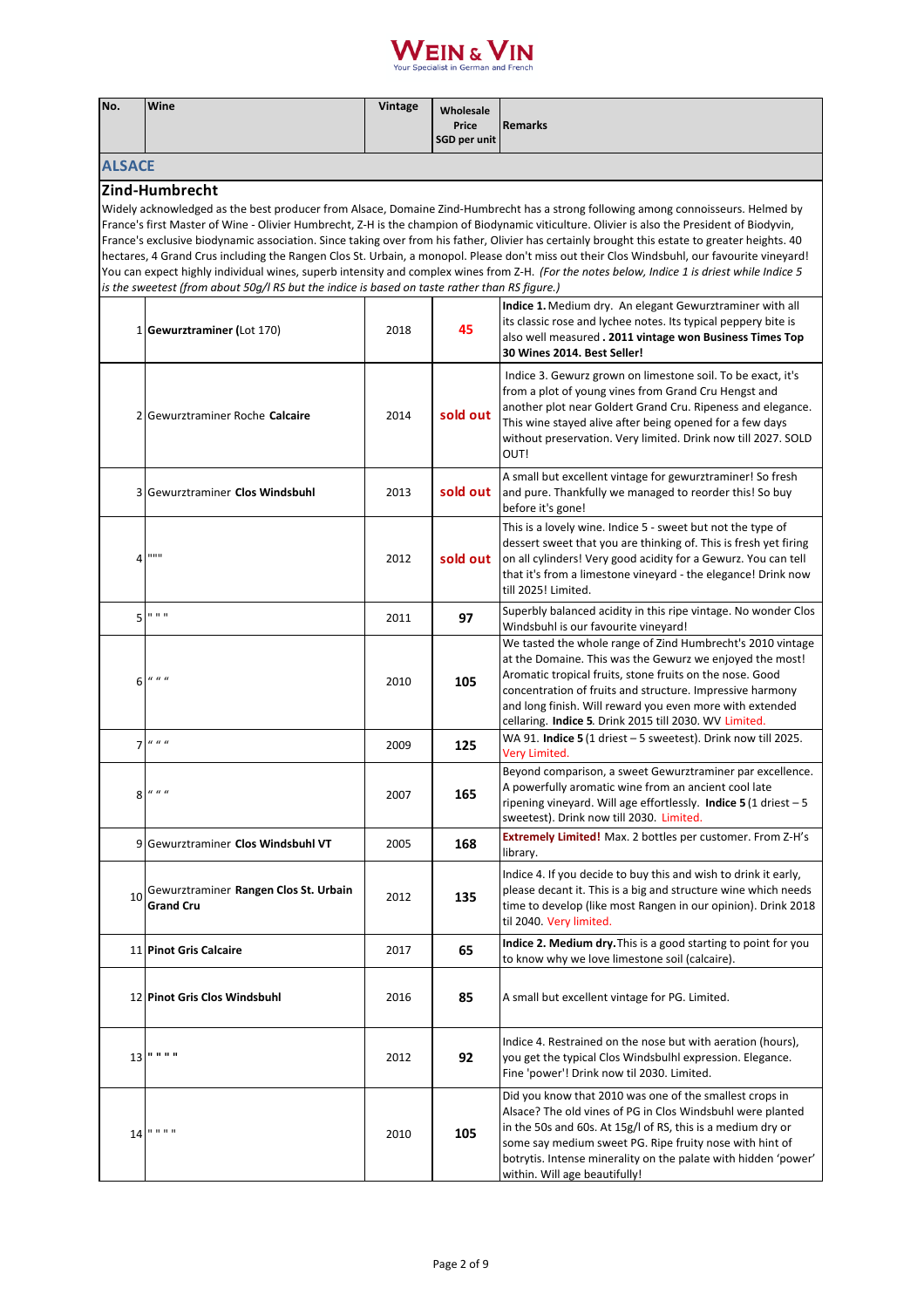

| No. | Wine                                                                       | <b>Vintage</b> | Wholesale<br>Price<br>SGD per unit | <b>Remarks</b>                                                                                                                                                                                                                                                                                                       |
|-----|----------------------------------------------------------------------------|----------------|------------------------------------|----------------------------------------------------------------------------------------------------------------------------------------------------------------------------------------------------------------------------------------------------------------------------------------------------------------------|
| 15  | Pinot Gris Rangen de Thann Clos St.<br><b>Urbain Grand Cru</b>             | 2012           | 130                                | Yield of only 11hl/ha! One of the most difficult and<br>complicated vintage for Rangen. Without noble rot! Unusual<br>for PG from Rangen. Excellent ripeness and usual Rangen<br>flint. Great ageing potential. Open a day or two before<br>serving if you wish to drink now. Drink 2020 till 2040. Very<br>Limited. |
|     | 16 <i>.</i>                                                                | 2011           | 135                                | Unmistakenbly Rangen aromatics. Thanks to volcanic soil.<br>Palate to match. Intense.                                                                                                                                                                                                                                |
| 17  | <i></i>                                                                    | 2010           | 165                                | Indice 5. Powerful Rangen aromatics - flint, smoke, minerals.<br>Dense and very long finish. Great future! Drink 2015 till 2030.<br>WV.                                                                                                                                                                              |
|     | 18 <i>.</i>                                                                | 2005           | 185                                | <b>Extremely Limited.</b> Max. 2 per customer. From Z-H's library                                                                                                                                                                                                                                                    |
| 19  | <i>.</i>                                                                   | 2002           | 185                                | <b>Extremely Limited.</b> Max. 2 per customer. From Z-H's library                                                                                                                                                                                                                                                    |
|     | 20 Pinot Gris Clos Jebsal VT                                               | 2010           | 155                                | Very limited. Max. 2 per customer.                                                                                                                                                                                                                                                                                   |
|     | $21$ $\frac{u}{u}$ $\frac{u}{u}$ $\frac{u}{u}$                             | 2009           | 120                                | In 2009, Clos Jebsal was the only vineyard that produced a<br>VT! Intense botrytis for the vintage but yet delivered without<br>any overwhelming honey. Good balance of fruits and acid.<br>Delicious now till 2025.                                                                                                 |
| 22  | <b>Pinot Gris SGN</b> Rangen de Thann Clos St.<br>Urbain Grand Cru (375ml) | 2009           | 140                                | Selection de Grains Noble! Yields of 10hl/ha. At 147g/l RS,<br>it's not their most powerful SGN but it's an elegant and pure<br>example. Extremely limited. Max. 3 halves per customer.                                                                                                                              |
|     | 23 Pinot Gris SGN Clos Windsbuhl (375ml)                                   | 2008           | 125                                | Great vintage for SGN. By Allocation only. Extremely limited.                                                                                                                                                                                                                                                        |
|     | 24 Muscat                                                                  | 2014           | 43                                 | Dry and refreshing Muscat. What the local Alsations drink!                                                                                                                                                                                                                                                           |
|     | 25 Muscat Goldert Grand Cru                                                | 2012/2014      | 83                                 | Indice 1. A steal of this Grand Cru quality. Excellent ripeness<br>on the nose. Classic Goldert expressions. Intense yet delicate<br>and pure. Drink now till 2027.                                                                                                                                                  |
|     | 26 " " "                                                                   | 2011           | 90                                 | Indice 1. If you didn't think that Muscat can make a fine wine<br>and can age, try this! Shows that Muscat in the hands of a<br>top producer and a great site can be stunning. Won Top 50 at<br>BT Wine Challenge 2016!                                                                                              |
|     | 27 Riesling Terroir d'Alsace                                               | 2012           | 45                                 | Indice 1. Amazing offer you musn't miss. Outside France, it's<br>available only in some countries in Europe and only in<br>Singapore. This was made for the local French market.                                                                                                                                     |
|     | 28 " " "                                                                   | 2011           | 65                                 | Indice 1. Ripe fruits with lots of energy. Dry Alsace Riesling<br>from a blend of vineyards. Clearly a good start for an Alsace<br><b>Riesling</b>                                                                                                                                                                   |
|     | 29 Riesling Clos Windsbuhl                                                 | 2012/2013      | 90                                 | was still fermenting in Sept 2014. The natural yeasts decided<br>that their work is not done. Watch this space!!                                                                                                                                                                                                     |
|     | 30 " " "                                                                   | 2011           | 120                                | Very limited.                                                                                                                                                                                                                                                                                                        |
|     | $31$ $\frac{u}{u}$ $\frac{u}{u}$                                           | 2009           | 132                                | This vineyard consistently 'wow' us even in comparison with<br>Z-H's Grand Cru Riesling like Brand.                                                                                                                                                                                                                  |
|     | 32 Riesling Brand Grand Cru                                                | 2012/13        | 105                                | Indice 2. Average age of vines - 60 ryrs.                                                                                                                                                                                                                                                                            |
|     | 33   " " " "                                                               | 2011           | 120                                | Our first vintage of Z-H Brand Riesling into Singapore. A fine<br>vintage for Brand's expressions. More fruit driven than Clos<br>Windsbuhl.                                                                                                                                                                         |
| 34  | Riesling Rangen de Thann Clos St. Urbain<br>Grand Cru                      | 2009           | 170                                | Very limited. 6 per customer.                                                                                                                                                                                                                                                                                        |
|     | 35 ZIND (Chardonnay and Auxerrois blend)                                   | 2014           | 65                                 | A stunning blend from the legendary Clos Windsbuhl<br>vineyard. Dry and medium bodied. Vivacious, flinty, smokey<br>nose supported by earthy, steely acidity. Indice 1. 2009<br>vintage at \$75                                                                                                                      |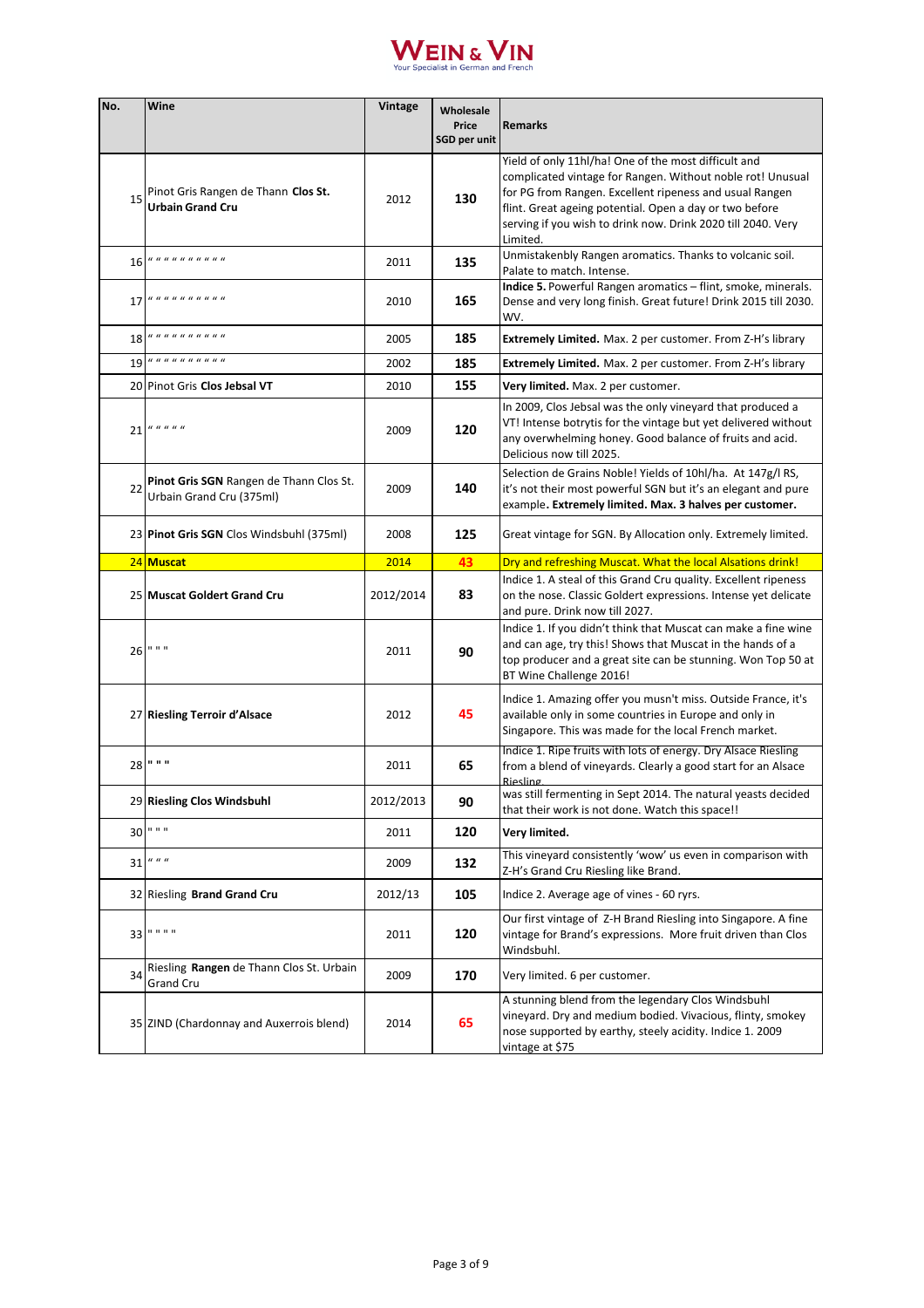

| No.                                                                                                                                                                                                                                                                                               | Wine                                                                                                  | Vintage | Wholesale<br>Price<br><b>SGD per unit</b> | <b>Remarks</b>                                                                                                                                                                                                                                                                                                                                                                                                             |  |
|---------------------------------------------------------------------------------------------------------------------------------------------------------------------------------------------------------------------------------------------------------------------------------------------------|-------------------------------------------------------------------------------------------------------|---------|-------------------------------------------|----------------------------------------------------------------------------------------------------------------------------------------------------------------------------------------------------------------------------------------------------------------------------------------------------------------------------------------------------------------------------------------------------------------------------|--|
| <b>BORDEAUX</b>                                                                                                                                                                                                                                                                                   |                                                                                                       |         |                                           |                                                                                                                                                                                                                                                                                                                                                                                                                            |  |
|                                                                                                                                                                                                                                                                                                   | <b>Denis Dubourdieu Domaines</b>                                                                      |         |                                           |                                                                                                                                                                                                                                                                                                                                                                                                                            |  |
|                                                                                                                                                                                                                                                                                                   | blanc (white). With Chateau Reynon's prices, you can now drink quality Bordeaux everyday if you wish! |         |                                           | Denis Dubourdieu is the Professor of Oenology at Bordeaux University since 1987 - highly respected in France as one of the top white wine<br>making specialists and a renowned consultant oenologist. For those who know them as Château Doisy Daëne (sweet wine from Barsac in<br>the Sauternes appellation), you will be pleased to discover that they make many good value and superb quality red Bordeaux and Bordeaux |  |
|                                                                                                                                                                                                                                                                                                   | 1 Château Reynon blanc                                                                                | 2017    | 40                                        | 2009 vintage was Winner of GOLD medal at Concours<br>Mondial 2010 for Sauvignon Blanc category. TLN and Peak 'G'<br>top sauv.                                                                                                                                                                                                                                                                                              |  |
|                                                                                                                                                                                                                                                                                                   | 2 Clos Floridene blanc                                                                                | 2012    | 50                                        | Dry White Bordeaux from the Graves region - a blend of<br>Sauvignon Blanc and Semillon. RP (90-92). LIMITED!                                                                                                                                                                                                                                                                                                               |  |
|                                                                                                                                                                                                                                                                                                   | Château Doisy Daëne sec (dry) (375ml)                                                                 | 2008    | 40                                        | Dry Doisy Daëne made from 100% Sauvignon Blanc! Oak<br>aged.                                                                                                                                                                                                                                                                                                                                                               |  |
|                                                                                                                                                                                                                                                                                                   |                                                                                                       |         |                                           | Limited quantities.                                                                                                                                                                                                                                                                                                                                                                                                        |  |
|                                                                                                                                                                                                                                                                                                   | 4 Les Rose de Floridene                                                                               | 2012    | 35                                        | Fruity and refreshing Rosé made using skin-contact method<br>from the Cabernet Sauvignon and Merlot grapes in the<br>Graves region (Bordeaux).                                                                                                                                                                                                                                                                             |  |
|                                                                                                                                                                                                                                                                                                   | 5 Château Reynon rouge                                                                                | 2016    | 45                                        | Bordeaux blend with predominantly Merlot from the Cadillac<br>Côtes de Bordeaux appellation. Fruity and very enjoyable!<br>Why buy expensive Bordeaux when you can drink this quality<br>regularly?!                                                                                                                                                                                                                       |  |
|                                                                                                                                                                                                                                                                                                   | 6 Clos de Reynon                                                                                      | 2009    | 42                                        | 100% merlot. 2nd wine of Chateau Reynon. SOLD OUT                                                                                                                                                                                                                                                                                                                                                                          |  |
|                                                                                                                                                                                                                                                                                                   | 7 Clos Floridene rouge                                                                                | 2015    | 60                                        | Cabernet Sauvignon blend on chalky soil! Rare for left bank<br>(Graves). Limited. Highly recommended.                                                                                                                                                                                                                                                                                                                      |  |
|                                                                                                                                                                                                                                                                                                   | 8 Château Cantegril (750ml)                                                                           | 2011    | 60                                        | Good value sweet wine from Sauternes. Fresh and juicy. Not<br>unctous at all, this is really enjoyable on its own! MUST TRY!<br><b>Money back guarantee!</b>                                                                                                                                                                                                                                                               |  |
|                                                                                                                                                                                                                                                                                                   | 9 Château Doisy Daëne (375ml)                                                                         | 2006    | 62                                        | This famous sweet wine from the Barsac region in Bordeaux<br>is made by the world renowned authority on wine-making $-$<br>Denis Dubourdieu.RP 93, Gault Millau France 17/20. Limited                                                                                                                                                                                                                                      |  |
|                                                                                                                                                                                                                                                                                                   | 10 Château Haura (500ml)                                                                              | 2007    | 45                                        | Superb value sweet wine from Bordeaux. 500ml<br>Jancis Robinson 17/20. Limited                                                                                                                                                                                                                                                                                                                                             |  |
| <b>Yvon Mau</b><br>Yvon Mau is one of the largest negociants from Bordeaux. They also own some vineyards and have their own wine making facility. You can<br>be assured of good quality entry level Bordeaux with them because they have won many awards including local awards in Singapore. Few |                                                                                                       |         |                                           |                                                                                                                                                                                                                                                                                                                                                                                                                            |  |

| entry level wines can win so many awards in Singapore! |      |    |                                                                                                                                                                                                                                                      |  |  |
|--------------------------------------------------------|------|----|------------------------------------------------------------------------------------------------------------------------------------------------------------------------------------------------------------------------------------------------------|--|--|
| 1 Cellier Yvecourt                                     | 2018 | 25 | Merlot blend. 2009 vintage won BEST Entry Level Red<br>Bordeaux. Also won The Local Nose Recommended award<br>and Concours Macon GOLD. Our best selling red wine.                                                                                    |  |  |
| 2 Chateau Grand Champs                                 | 2015 | 35 | <b>RRP \$40. GOLD at Concours Paris wine competition. Merlot</b><br>blend. Medium bodied. Fresh and delightful. Typical red<br>Bordeaux.                                                                                                             |  |  |
| <b>3 Chateau Gallion</b>                               | 2012 | 35 | RRP \$42. GOLD at Concours Bordeaux wine competition.<br>Made in collaboration with Hubert d'Bouard of the famous Ch<br>Angelus. 100% merlot. Medium to full bodied. Good intensity<br>and ripeness. More modern styled compared to Grand<br>Champs. |  |  |

**OPEN MARKET BORDEAUX** (We have a large collection of Cru Classes Bordeaux so do enquire with us if you need back vintages and other fine Bordeaux)

| 1 Carbonnieux rouge | 2010 | 115 | Pessac Legonan AC. Superb value. Always been under the<br>radar for most consumers except connoisseurs. RP90. WS91.                                                                                                                             |
|---------------------|------|-----|-------------------------------------------------------------------------------------------------------------------------------------------------------------------------------------------------------------------------------------------------|
| 2 Dame Montrose     | 2010 | 130 | 2nd wine of Montrose. St. Estephe AC. We stocked up lots of<br>this. Will be a winner! Decant if you wish to drink now and<br>with a case, hopefully you can resist them till 2030. WV.<br>Also highly ratedRP94, JR17. Montrose 2010 is RP100! |
| 3 Dame Montrose     | 2009 | 125 | 2nd wine of Montrose. Great vintage. RP91, JR16.                                                                                                                                                                                                |
| 4 Haut Bergey       | 2010 | 95  | Pessac Leognan AC. Superb value. Drink now (with decanting)<br>till 2025. RP92. JR16.                                                                                                                                                           |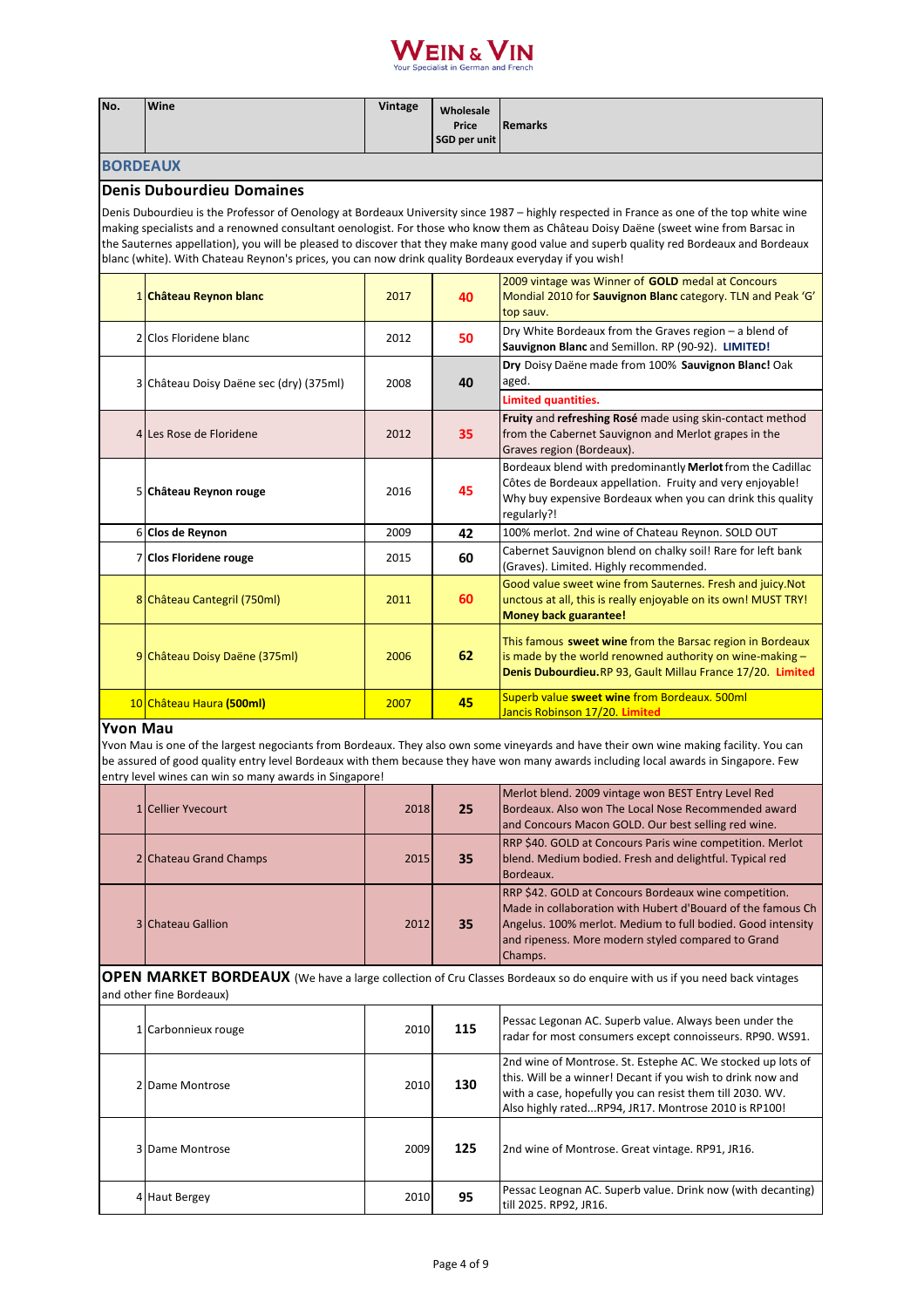

| No. | Wine                                    | Vintage   | Wholesale<br>Price<br><b>SGD per unit</b> | <b>Remarks</b>                                                                                                                                                                                                                                                                                                                                                                           |
|-----|-----------------------------------------|-----------|-------------------------------------------|------------------------------------------------------------------------------------------------------------------------------------------------------------------------------------------------------------------------------------------------------------------------------------------------------------------------------------------------------------------------------------------|
|     | 5 Bellegrave                            | 2009      | 46                                        | Cru Bourgeois classified. From Medoc AC. Did you know that<br>since 2009 vintage, the Cru Bourgeois classification requires<br>annual panel blind tasting to ensure that wines perform to<br>quality within this classification. Those days when they<br>attained the status they remained so and as such can get<br>away with poor quality but not anymore. Buy Cru Bourgeois<br>wines! |
|     | 6 Chapelle de la Mission Haut Brion     | 2014      | 110                                       | 2nd wine of La Mission Haut Brion. Good value for this<br>vintage.                                                                                                                                                                                                                                                                                                                       |
|     | 7 Les Griffons de Pichon Baron          | 2014      | 85                                        | 2nd wine of Pichon Baron, Pauillac, Ex-Chateau stock.                                                                                                                                                                                                                                                                                                                                    |
|     | 8 Les Pagodes de Cos Estournel          | 2014      | 95                                        | 2nd wine of Cos Estournel. St. Estephe. Ex-Chateau stock.                                                                                                                                                                                                                                                                                                                                |
|     | 9 Marquis de Calon Segur                | 2015      | 75                                        | 2nd wine of Calon Segur of St. Estephe.                                                                                                                                                                                                                                                                                                                                                  |
|     | 10 La Chapelle de la Mission Haut Brion | 2014      | 125                                       | a small fraction of the price.                                                                                                                                                                                                                                                                                                                                                           |
|     | 11 Petit Lion de Leoville Las Cases     | 2011      | 110                                       | 2nd wine of Leoville Las Cases.                                                                                                                                                                                                                                                                                                                                                          |
| 12  | 000000                                  | 2014      | 90                                        | .                                                                                                                                                                                                                                                                                                                                                                                        |
|     | 13 Reserve de la Comtesse Lalande       | 2014      | 78                                        | 2nd wine of Pichon Lalande. Ever reliable Chateau. Ex-<br>Chateau.                                                                                                                                                                                                                                                                                                                       |
|     | 14 Reserve de Leoville Barton           | 2014      | 88                                        | Superb value for money! 2nd wine of Leoville Barton from a<br>great vintage! Pure fruited, full bodied and excellent<br>intensity. Must buy!                                                                                                                                                                                                                                             |
|     | 15 de Fieuzal                           | 2009      | 110                                       | Rising star of Pessac Leognan AC. Quality has been very high<br>since 2005 vintage. RP 92+. Decanter 17 (Steven Spurrier)                                                                                                                                                                                                                                                                |
|     | 16 Petit Village                        | 2014/2015 | 125                                       | Excellent value Pomerol wine.                                                                                                                                                                                                                                                                                                                                                            |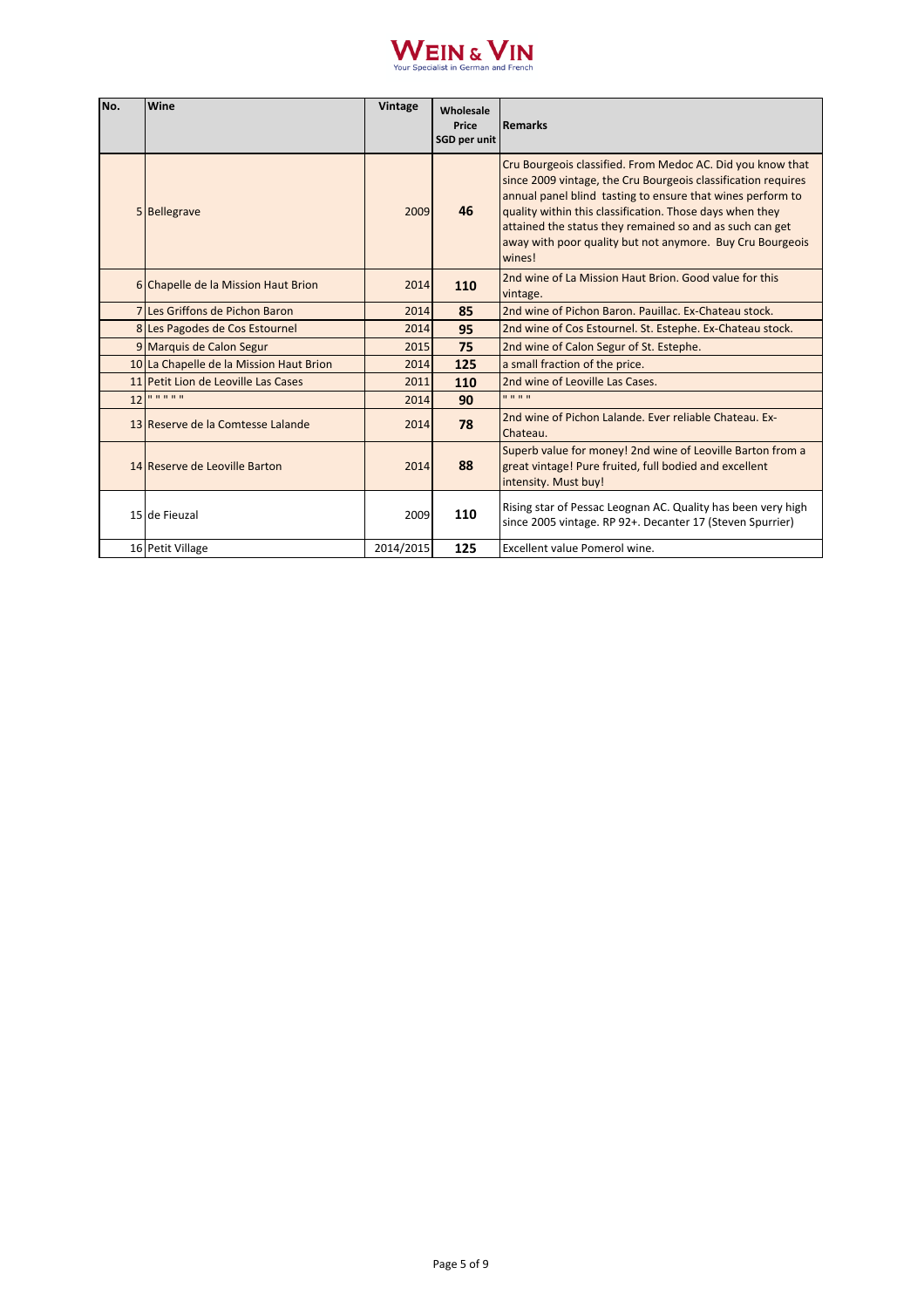# **WEIN & VIN**

| Price<br><b>Remarks</b><br>SGD per unit<br><b>NUITS ST. GEORGES, BURGUNDY</b><br><b>Henri Gouges</b><br>The Grandmaster of Nuits St. Georges! Henri Gouges is highly sought after year after year by connoisseurs. With their new winery since<br>2007 vintage, you will be pleased to know that wines from Gouges do not necessarily mean 'oh, it needs min. 10 years ageing before you<br>approach'. Tannins are softer and with the organic farming, they are also on the average more fresh and ripe across the vintages. Christian<br>and Pierre Gouges have passed the baton to Gregory Gouges, a perfect gentleman yet gifted and conscientious in his work both at the<br>vineyards and winemaking. If you are a Burgundy lover, you must have Gouges in your cellar! Do grab the Les St. Georges as allocation is<br>extremely limited.<br>Outstanding quality for a village. V small production as<br>2015/2016<br>1 Nuits St. Georges Village<br>75<br>Gouges has mostly 1er!<br>$2$ $u$ $u$ $u$ $u$<br>2011<br>Very limited.<br>90<br>$\boldsymbol{u}$ $\boldsymbol{u}$ $\boldsymbol{u}$<br>3<br>2010<br>95<br>Very limited.<br>95<br>2015<br>Near to Vosne Romanee. An elegant NSG!<br>4 Les Chaignots<br><u>.</u><br>$5$ <sup>u</sup><br>2010/11/12<br>110<br>2015<br>Classic Nuits St. Georges!<br>6 Clos des Porrets St. Georges<br>100<br>.<br>0 0 0<br>2011/2012<br>115<br><i></i><br>u u u<br>8<br>125<br>2010<br>u u u<br>$9$ $u$ $u$ $u$ $u$ $u$<br>135<br>2009<br>10 Les Pruliers<br>2013<br>145<br>Limited<br>$\mathbf{u}$ at<br>11<br>2010/12<br>160<br>Very limited<br>$12$ $"$<br>2007<br>Very limited.<br>165<br>13 Les Vaucrains<br>2013<br>175<br>Selling fast! Limited.<br>$\boldsymbol{u}$<br>14<br>2010<br>200<br>Very limited. Max. 6 per customer.<br>$15$ $44$<br>2009<br>210<br>Very limited. Max. 6 per customer.<br>16 Les St. Georges<br>2013<br>200<br>Selling fast! Limited!<br>$\boldsymbol{u}$ $\boldsymbol{u}$ $\boldsymbol{u}$<br>17<br>250<br>2007<br><b>Extremely limited!</b><br>Very limited. Rare mutated Pinot Noir from Gouges! Grafted<br>190<br>after WWII when M. Gouges himself discovered some Pinot<br>2013/12/11<br>18 Les Perrieres Blanc<br>Noir vines turning out white grapes! | No. | Wine | Vintage | Wholesale |  |  |  |
|-----------------------------------------------------------------------------------------------------------------------------------------------------------------------------------------------------------------------------------------------------------------------------------------------------------------------------------------------------------------------------------------------------------------------------------------------------------------------------------------------------------------------------------------------------------------------------------------------------------------------------------------------------------------------------------------------------------------------------------------------------------------------------------------------------------------------------------------------------------------------------------------------------------------------------------------------------------------------------------------------------------------------------------------------------------------------------------------------------------------------------------------------------------------------------------------------------------------------------------------------------------------------------------------------------------------------------------------------------------------------------------------------------------------------------------------------------------------------------------------------------------------------------------------------------------------------------------------------------------------------------------------------------------------------------------------------------------------------------------------------------------------------------------------------------------------------------------------------------------------------------------------------------------------------------------------------------------------------------------------------------------------------------------------------------------------------------------------------------------------------------------------------------------------------------------------------------------------------------------------------|-----|------|---------|-----------|--|--|--|
|                                                                                                                                                                                                                                                                                                                                                                                                                                                                                                                                                                                                                                                                                                                                                                                                                                                                                                                                                                                                                                                                                                                                                                                                                                                                                                                                                                                                                                                                                                                                                                                                                                                                                                                                                                                                                                                                                                                                                                                                                                                                                                                                                                                                                                               |     |      |         |           |  |  |  |
|                                                                                                                                                                                                                                                                                                                                                                                                                                                                                                                                                                                                                                                                                                                                                                                                                                                                                                                                                                                                                                                                                                                                                                                                                                                                                                                                                                                                                                                                                                                                                                                                                                                                                                                                                                                                                                                                                                                                                                                                                                                                                                                                                                                                                                               |     |      |         |           |  |  |  |
|                                                                                                                                                                                                                                                                                                                                                                                                                                                                                                                                                                                                                                                                                                                                                                                                                                                                                                                                                                                                                                                                                                                                                                                                                                                                                                                                                                                                                                                                                                                                                                                                                                                                                                                                                                                                                                                                                                                                                                                                                                                                                                                                                                                                                                               |     |      |         |           |  |  |  |
|                                                                                                                                                                                                                                                                                                                                                                                                                                                                                                                                                                                                                                                                                                                                                                                                                                                                                                                                                                                                                                                                                                                                                                                                                                                                                                                                                                                                                                                                                                                                                                                                                                                                                                                                                                                                                                                                                                                                                                                                                                                                                                                                                                                                                                               |     |      |         |           |  |  |  |
|                                                                                                                                                                                                                                                                                                                                                                                                                                                                                                                                                                                                                                                                                                                                                                                                                                                                                                                                                                                                                                                                                                                                                                                                                                                                                                                                                                                                                                                                                                                                                                                                                                                                                                                                                                                                                                                                                                                                                                                                                                                                                                                                                                                                                                               |     |      |         |           |  |  |  |
|                                                                                                                                                                                                                                                                                                                                                                                                                                                                                                                                                                                                                                                                                                                                                                                                                                                                                                                                                                                                                                                                                                                                                                                                                                                                                                                                                                                                                                                                                                                                                                                                                                                                                                                                                                                                                                                                                                                                                                                                                                                                                                                                                                                                                                               |     |      |         |           |  |  |  |
|                                                                                                                                                                                                                                                                                                                                                                                                                                                                                                                                                                                                                                                                                                                                                                                                                                                                                                                                                                                                                                                                                                                                                                                                                                                                                                                                                                                                                                                                                                                                                                                                                                                                                                                                                                                                                                                                                                                                                                                                                                                                                                                                                                                                                                               |     |      |         |           |  |  |  |
|                                                                                                                                                                                                                                                                                                                                                                                                                                                                                                                                                                                                                                                                                                                                                                                                                                                                                                                                                                                                                                                                                                                                                                                                                                                                                                                                                                                                                                                                                                                                                                                                                                                                                                                                                                                                                                                                                                                                                                                                                                                                                                                                                                                                                                               |     |      |         |           |  |  |  |
|                                                                                                                                                                                                                                                                                                                                                                                                                                                                                                                                                                                                                                                                                                                                                                                                                                                                                                                                                                                                                                                                                                                                                                                                                                                                                                                                                                                                                                                                                                                                                                                                                                                                                                                                                                                                                                                                                                                                                                                                                                                                                                                                                                                                                                               |     |      |         |           |  |  |  |
|                                                                                                                                                                                                                                                                                                                                                                                                                                                                                                                                                                                                                                                                                                                                                                                                                                                                                                                                                                                                                                                                                                                                                                                                                                                                                                                                                                                                                                                                                                                                                                                                                                                                                                                                                                                                                                                                                                                                                                                                                                                                                                                                                                                                                                               |     |      |         |           |  |  |  |
|                                                                                                                                                                                                                                                                                                                                                                                                                                                                                                                                                                                                                                                                                                                                                                                                                                                                                                                                                                                                                                                                                                                                                                                                                                                                                                                                                                                                                                                                                                                                                                                                                                                                                                                                                                                                                                                                                                                                                                                                                                                                                                                                                                                                                                               |     |      |         |           |  |  |  |
|                                                                                                                                                                                                                                                                                                                                                                                                                                                                                                                                                                                                                                                                                                                                                                                                                                                                                                                                                                                                                                                                                                                                                                                                                                                                                                                                                                                                                                                                                                                                                                                                                                                                                                                                                                                                                                                                                                                                                                                                                                                                                                                                                                                                                                               |     |      |         |           |  |  |  |
|                                                                                                                                                                                                                                                                                                                                                                                                                                                                                                                                                                                                                                                                                                                                                                                                                                                                                                                                                                                                                                                                                                                                                                                                                                                                                                                                                                                                                                                                                                                                                                                                                                                                                                                                                                                                                                                                                                                                                                                                                                                                                                                                                                                                                                               |     |      |         |           |  |  |  |
|                                                                                                                                                                                                                                                                                                                                                                                                                                                                                                                                                                                                                                                                                                                                                                                                                                                                                                                                                                                                                                                                                                                                                                                                                                                                                                                                                                                                                                                                                                                                                                                                                                                                                                                                                                                                                                                                                                                                                                                                                                                                                                                                                                                                                                               |     |      |         |           |  |  |  |
|                                                                                                                                                                                                                                                                                                                                                                                                                                                                                                                                                                                                                                                                                                                                                                                                                                                                                                                                                                                                                                                                                                                                                                                                                                                                                                                                                                                                                                                                                                                                                                                                                                                                                                                                                                                                                                                                                                                                                                                                                                                                                                                                                                                                                                               |     |      |         |           |  |  |  |
|                                                                                                                                                                                                                                                                                                                                                                                                                                                                                                                                                                                                                                                                                                                                                                                                                                                                                                                                                                                                                                                                                                                                                                                                                                                                                                                                                                                                                                                                                                                                                                                                                                                                                                                                                                                                                                                                                                                                                                                                                                                                                                                                                                                                                                               |     |      |         |           |  |  |  |
|                                                                                                                                                                                                                                                                                                                                                                                                                                                                                                                                                                                                                                                                                                                                                                                                                                                                                                                                                                                                                                                                                                                                                                                                                                                                                                                                                                                                                                                                                                                                                                                                                                                                                                                                                                                                                                                                                                                                                                                                                                                                                                                                                                                                                                               |     |      |         |           |  |  |  |
|                                                                                                                                                                                                                                                                                                                                                                                                                                                                                                                                                                                                                                                                                                                                                                                                                                                                                                                                                                                                                                                                                                                                                                                                                                                                                                                                                                                                                                                                                                                                                                                                                                                                                                                                                                                                                                                                                                                                                                                                                                                                                                                                                                                                                                               |     |      |         |           |  |  |  |
|                                                                                                                                                                                                                                                                                                                                                                                                                                                                                                                                                                                                                                                                                                                                                                                                                                                                                                                                                                                                                                                                                                                                                                                                                                                                                                                                                                                                                                                                                                                                                                                                                                                                                                                                                                                                                                                                                                                                                                                                                                                                                                                                                                                                                                               |     |      |         |           |  |  |  |
|                                                                                                                                                                                                                                                                                                                                                                                                                                                                                                                                                                                                                                                                                                                                                                                                                                                                                                                                                                                                                                                                                                                                                                                                                                                                                                                                                                                                                                                                                                                                                                                                                                                                                                                                                                                                                                                                                                                                                                                                                                                                                                                                                                                                                                               |     |      |         |           |  |  |  |
|                                                                                                                                                                                                                                                                                                                                                                                                                                                                                                                                                                                                                                                                                                                                                                                                                                                                                                                                                                                                                                                                                                                                                                                                                                                                                                                                                                                                                                                                                                                                                                                                                                                                                                                                                                                                                                                                                                                                                                                                                                                                                                                                                                                                                                               |     |      |         |           |  |  |  |
|                                                                                                                                                                                                                                                                                                                                                                                                                                                                                                                                                                                                                                                                                                                                                                                                                                                                                                                                                                                                                                                                                                                                                                                                                                                                                                                                                                                                                                                                                                                                                                                                                                                                                                                                                                                                                                                                                                                                                                                                                                                                                                                                                                                                                                               |     |      |         |           |  |  |  |
|                                                                                                                                                                                                                                                                                                                                                                                                                                                                                                                                                                                                                                                                                                                                                                                                                                                                                                                                                                                                                                                                                                                                                                                                                                                                                                                                                                                                                                                                                                                                                                                                                                                                                                                                                                                                                                                                                                                                                                                                                                                                                                                                                                                                                                               |     |      |         |           |  |  |  |
|                                                                                                                                                                                                                                                                                                                                                                                                                                                                                                                                                                                                                                                                                                                                                                                                                                                                                                                                                                                                                                                                                                                                                                                                                                                                                                                                                                                                                                                                                                                                                                                                                                                                                                                                                                                                                                                                                                                                                                                                                                                                                                                                                                                                                                               |     |      |         |           |  |  |  |
|                                                                                                                                                                                                                                                                                                                                                                                                                                                                                                                                                                                                                                                                                                                                                                                                                                                                                                                                                                                                                                                                                                                                                                                                                                                                                                                                                                                                                                                                                                                                                                                                                                                                                                                                                                                                                                                                                                                                                                                                                                                                                                                                                                                                                                               |     |      |         |           |  |  |  |
|                                                                                                                                                                                                                                                                                                                                                                                                                                                                                                                                                                                                                                                                                                                                                                                                                                                                                                                                                                                                                                                                                                                                                                                                                                                                                                                                                                                                                                                                                                                                                                                                                                                                                                                                                                                                                                                                                                                                                                                                                                                                                                                                                                                                                                               |     |      |         |           |  |  |  |
|                                                                                                                                                                                                                                                                                                                                                                                                                                                                                                                                                                                                                                                                                                                                                                                                                                                                                                                                                                                                                                                                                                                                                                                                                                                                                                                                                                                                                                                                                                                                                                                                                                                                                                                                                                                                                                                                                                                                                                                                                                                                                                                                                                                                                                               |     |      |         |           |  |  |  |
|                                                                                                                                                                                                                                                                                                                                                                                                                                                                                                                                                                                                                                                                                                                                                                                                                                                                                                                                                                                                                                                                                                                                                                                                                                                                                                                                                                                                                                                                                                                                                                                                                                                                                                                                                                                                                                                                                                                                                                                                                                                                                                                                                                                                                                               |     |      |         |           |  |  |  |
|                                                                                                                                                                                                                                                                                                                                                                                                                                                                                                                                                                                                                                                                                                                                                                                                                                                                                                                                                                                                                                                                                                                                                                                                                                                                                                                                                                                                                                                                                                                                                                                                                                                                                                                                                                                                                                                                                                                                                                                                                                                                                                                                                                                                                                               |     |      |         |           |  |  |  |
|                                                                                                                                                                                                                                                                                                                                                                                                                                                                                                                                                                                                                                                                                                                                                                                                                                                                                                                                                                                                                                                                                                                                                                                                                                                                                                                                                                                                                                                                                                                                                                                                                                                                                                                                                                                                                                                                                                                                                                                                                                                                                                                                                                                                                                               |     |      |         |           |  |  |  |
|                                                                                                                                                                                                                                                                                                                                                                                                                                                                                                                                                                                                                                                                                                                                                                                                                                                                                                                                                                                                                                                                                                                                                                                                                                                                                                                                                                                                                                                                                                                                                                                                                                                                                                                                                                                                                                                                                                                                                                                                                                                                                                                                                                                                                                               |     |      |         |           |  |  |  |
| $19$ " " "<br>2009<br>Very limited!                                                                                                                                                                                                                                                                                                                                                                                                                                                                                                                                                                                                                                                                                                                                                                                                                                                                                                                                                                                                                                                                                                                                                                                                                                                                                                                                                                                                                                                                                                                                                                                                                                                                                                                                                                                                                                                                                                                                                                                                                                                                                                                                                                                                           |     |      |         | 265       |  |  |  |
| $20$ $44$ $44$<br>2008<br>265<br>Very limited!                                                                                                                                                                                                                                                                                                                                                                                                                                                                                                                                                                                                                                                                                                                                                                                                                                                                                                                                                                                                                                                                                                                                                                                                                                                                                                                                                                                                                                                                                                                                                                                                                                                                                                                                                                                                                                                                                                                                                                                                                                                                                                                                                                                                |     |      |         |           |  |  |  |

## **RHONE**

**Roger Sabon** (Châteauneuf-du-Pape)

One of the greatest wine estates in the world' according to Robert Parker who is also an expert in Rhone. Consistently highly rated by wine professionals. Check out CdP 'Prestige' which is made from vines of over 80 years of age. Its very limited production La Secret des Sabon, a wine described by

Robert Parker as 'The production is absurdly small, and no doubt this explains not only the extraordinary concentration but also the elegance and harmony of this compelling wine.'

|    | 1 Rhone by Roger Sabon                                     | 2018      | 36  | JR 16.5. WRC 2010 - Best Southern Rhone (2008 vintage)<br>TLN Recommended (2010)<br>An excellent quality Rhone!                                                            |
|----|------------------------------------------------------------|-----------|-----|----------------------------------------------------------------------------------------------------------------------------------------------------------------------------|
|    | 2 Lirac by Roger Sabon                                     | 2015      | 45  | From the Lirac appellation which has been getting a lot of<br>attention from the CdP producers recently. Near to Tavel.<br>Grenache dominant. Great price for the quality. |
|    | 3 Châteauneuf-du-Pape 'Les Olivet'                         | 2016      | 75  | Good entry level CdP.                                                                                                                                                      |
|    | 4 Châteauneuf-du-Pape 'Reserve'                            | 2013/2015 | 85  | <b>WA 91</b>                                                                                                                                                               |
|    | $\boldsymbol{u}$ $\boldsymbol{u}$ $\boldsymbol{u}$         | 2009/12   | 100 | RP 92, WS 93 and WA 93 (2012 vintage)                                                                                                                                      |
| 6  | $\boldsymbol{u}$ $\boldsymbol{u}$ $\boldsymbol{u}$         | 2008      | 105 | WS 92. Peak 'G' 2012 - Top CdP. AMEX - Silver. Very limited.                                                                                                               |
|    | 7 Châteauneuf-du-Pape<br>'Reserve'                         | 2007      | 125 | RP 92, JR 16.5+<br>Selling fast! Limited.                                                                                                                                  |
| 8  | Châteauneuf-du-Pape 'Reserve'<br>(magnum)                  | 2007      | 245 | RP 92, JR 16.5+                                                                                                                                                            |
|    | 9 Châteauneuf-du-Pape<br>'Prestige'                        | 2011/2012 | 125 | RP 94-96+ (2011), won GOLD and Best of the Best at Tower<br>Club Wine Awards 2016 (2011).                                                                                  |
|    | $10$ $^{\prime\prime\prime\prime\prime\prime\prime\prime}$ | 2009/2010 | 140 | RP 96, WS 94,<br><b>Very Limited Availability!</b>                                                                                                                         |
|    | Châteauneuf-du-Pape<br>11 Le Secret des Sabon              | 2010/2012 | 300 | RP 99, WS 97<br><b>BY ALLOCATION ONLY.</b><br>Max. 3 per customer                                                                                                          |
| 12 |                                                            | 2007      | 450 | <b>RP 97+ BY ALLOCATION ONLY.</b><br>Max. 3 per customer                                                                                                                   |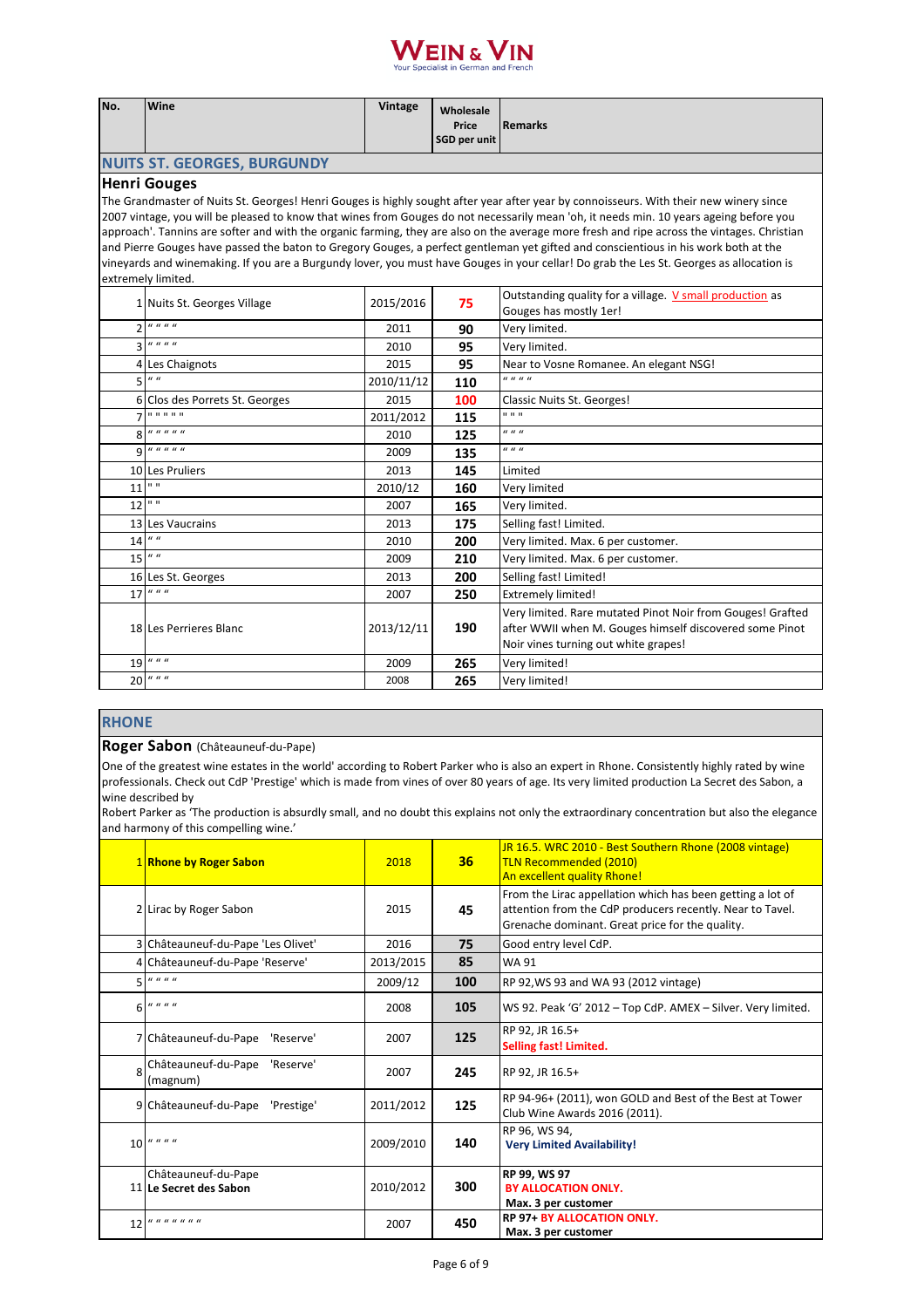

| No. | <b>Wine</b>                                 | Vintage | Wholesale<br>Price<br>SGD per unit | <b>Remarks</b>          |
|-----|---------------------------------------------|---------|------------------------------------|-------------------------|
|     | 13 Châteauneuf-du-Pape<br>Renaissance Blanc | 2012    | 80                                 | Rare white CdP.         |
|     | $14$ " " " "                                | 2009    | 90                                 | Rare white CdP. Limited |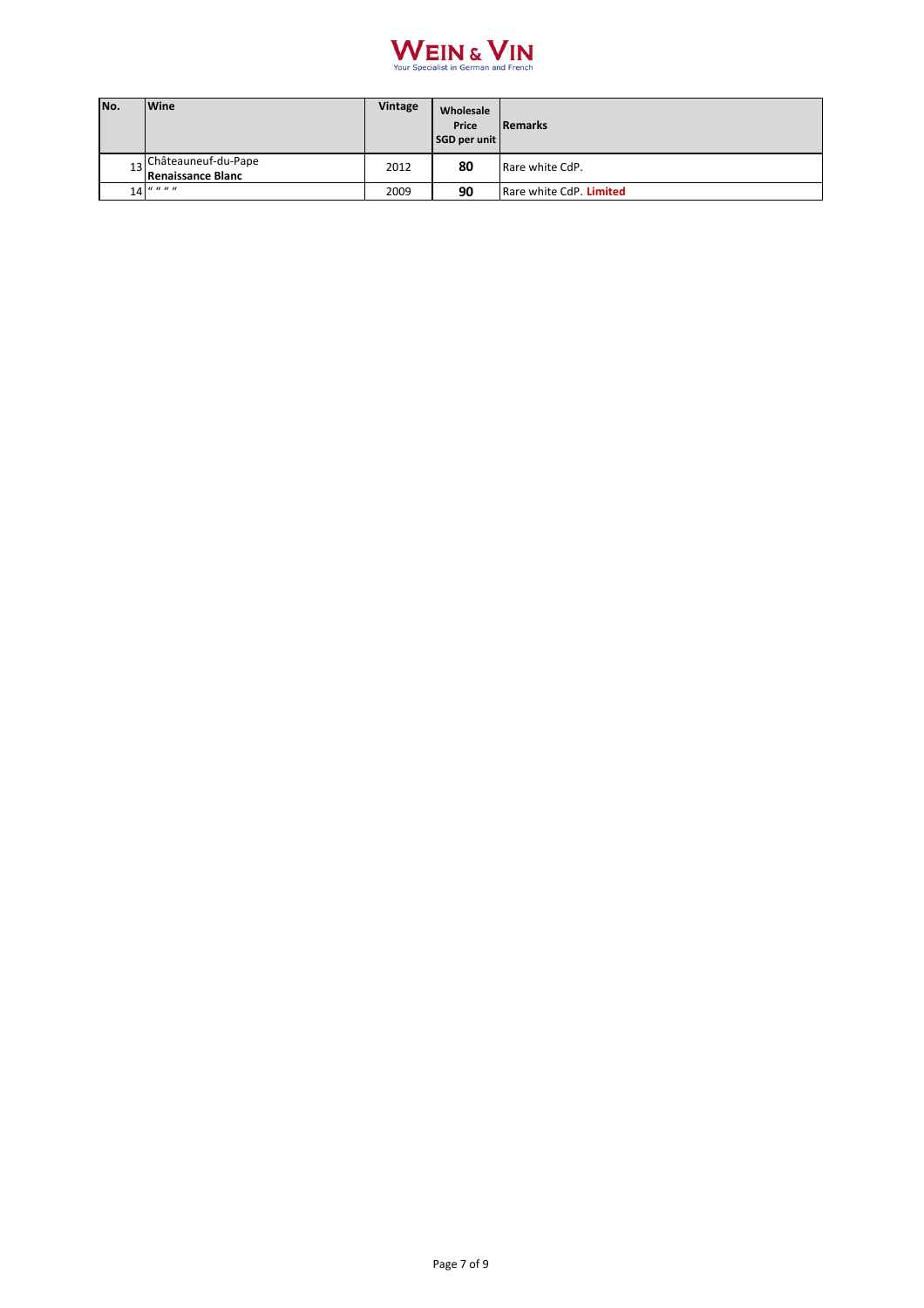# VEIN & VIN

| No. | Wine                                     | <b>Vintage</b> | Wholesale<br>Price<br>SGD per unit | <b>Remarks</b>                                                                                                                                                                                                                                                                                                           |
|-----|------------------------------------------|----------------|------------------------------------|--------------------------------------------------------------------------------------------------------------------------------------------------------------------------------------------------------------------------------------------------------------------------------------------------------------------------|
|     | <b>SOUTH OF FRANCE</b>                   |                |                                    |                                                                                                                                                                                                                                                                                                                          |
|     | <b>Rives Blanques (Limoux)</b>           |                |                                    |                                                                                                                                                                                                                                                                                                                          |
|     |                                          |                |                                    | Looking for affordable sparkling wines made using the same methode traditionelle (champagne method)? Look no further. Rives Blanques                                                                                                                                                                                     |
|     |                                          |                |                                    | is one of the top sparkling wines producer from Limoux, a region in France (outside Champagne) famous for sparkling wines. Their wines                                                                                                                                                                                   |
|     |                                          |                |                                    | won many awards and are served on KLM Business Class. We met them at Sud de France in Montpellier and was very impressed by their                                                                                                                                                                                        |
|     |                                          |                |                                    | quality. So much that we visited them at their domaine after the wine fair. We were so convinced with their quality across their range as                                                                                                                                                                                |
|     | well as their philosophy and dedication. |                |                                    |                                                                                                                                                                                                                                                                                                                          |
|     | 1 Blanquette de Limoux                   | 2015           | 38                                 | 90% Mauzac and 10% Chenin Blanc. The first sparkling wine<br>in the world? Limoux's Blanquette says Benedictine monk<br>discovered the making of sparkling wine in 1531, over a<br>century before Dom Perignon made sparkling wine in<br>Champagne. Blanguette by Rives Blangues was one of JR's<br>top 25 fizz in 2012! |
|     | 2 Cremant de Limoux Blanc de Blancs      | 2015           | 40                                 | Chardonny and Chenin Blanc blend. 'Absolutely delightful -<br>who needs Champagne' Jancis Robinson. Silver at<br>Competition of Cremants France.                                                                                                                                                                         |
| 3   | .                                        | 2009           | 55                                 | ٠.                                                                                                                                                                                                                                                                                                                       |
|     | 4 Cuvee Occitania                        | 2016           | 40                                 | 100% Mauzac. Barrel fermented and barrel aged. Good<br>flavours yet fresh! Served on board KLM.                                                                                                                                                                                                                          |
|     | 5 Cuvee Dedicace (Chenin Blanc)          | 2016           | 40                                 | 100% Chenin Blanc, Gold at Concours du Mondial, Gold at<br>Decanter World Wine Awards, Gold at Concours des Grands<br>Vins du Languedoc-Roussillon. Limited!                                                                                                                                                             |
|     | 6 Cuvee Dedicace (Chenin Blanc)          | 2010           | 45                                 | "limited!                                                                                                                                                                                                                                                                                                                |
|     | 7 Cuvee Odyssee (Chardonnay)             | 2016           | 40                                 | Modern styled and very well made. Excellent ripeness<br>balanced by freshness. Great value Chardonnay!                                                                                                                                                                                                                   |
|     | 8 La Trilogie                            | 2012           | 70                                 | Flagship cuvee. Very limited. ' very charming with real drive<br>and balance' JR                                                                                                                                                                                                                                         |
|     | 9 La Trilogie                            | 2010           | 75                                 | Limited production. Chardonnay, Chenin Blanc, Mauzac. 35 to<br>45hl/ha yield. Each grape vinified separately. Fermented and<br>aged in oak barrel. Gold at Decanter World Wine Awards,<br>Best in Class at IWSC, Silver at IWC. Very Limited!                                                                            |

# **Chateau Maris** (Minervois La Liviniere)

The best Syrah in the Languedoc comes from the Minervois La Liviniere AC and that's true. Being first AC to be awarded Cru Classe status in the Languedoc region, the slightly cooler climate (due to altitude) of La Liviniere makes fresh Syrah. Modern styled Syrah in some ways yet traditional in terms of farming - they are organic for their basic Minervois Syrah and biodynamic certified for the La Liviniere wines. Consistently rated highly by the Wine Advocate.

| 1 Brama Grenache Gris           | 2011 | 85  | 100% Grenache Gris. Old vines 50 to 70 years old. Natural<br>yeasts. Fermented in cement vat. Aged in 1/3 new oak.<br>Limited. WA 90 pts by David Schildknecht. Very Limited!        |
|---------------------------------|------|-----|--------------------------------------------------------------------------------------------------------------------------------------------------------------------------------------|
| 2 Old School Blanc              | 2013 | 36  | Must try! So bright and fruity! Will appeal to most. Certified<br>organic.                                                                                                           |
| 3 Les Planel Syrah              | 2011 | 68  | 100% Syrah. Old vines. Biodynamic certified. Fermented in<br>oak vat. Natural yeasts. Aged in oak for 12 months. Unfined<br>and unfiltered. 2009 vintage won Peak 'G' Top 100 wines! |
| 4 Continuite de Nature Carignan | 2011 | 70  | 90% Carignan 10% Syrah. Certified biodynamic. Aged in oak<br>vat for 18 months. Unfined and unfiltered. Limited. Max. 12<br>per customer.                                            |
| $E = 10000000$                  | 2010 | 82  | " " Very limited.                                                                                                                                                                    |
| 6 Les Amandiers                 | 2010 | 100 | Maris's flagship Syrah. Only 2,000 bottles made! Will age<br>very wellone to cellar. Max. 6 per customer.                                                                            |

### **Mas des Dames** (Coteaux de Languedoc)

This is a hidden gem in the Coteaux de Languedoc! After visiting them and tasting their wines, we can understand why Lidewij, a Dutch who works for Saatchi & Saatchi Amsterdam, gave up her Director role when she fell in love with this property. High water table ensures that the wines do not suffer from heat stress and stays fresh. Superb value! Must try. They are on conversion to Organic viticulture.

| 1 Le Blanc | 2013 | 42                 | 100% Grenache Blanc. Great concentration, ripeness and<br>refreshing acidity. Well done! Must try. Limited. |
|------------|------|--------------------|-------------------------------------------------------------------------------------------------------------|
| 2 La Dame  | 2011 | <b>SOLD OUT !"</b> |                                                                                                             |